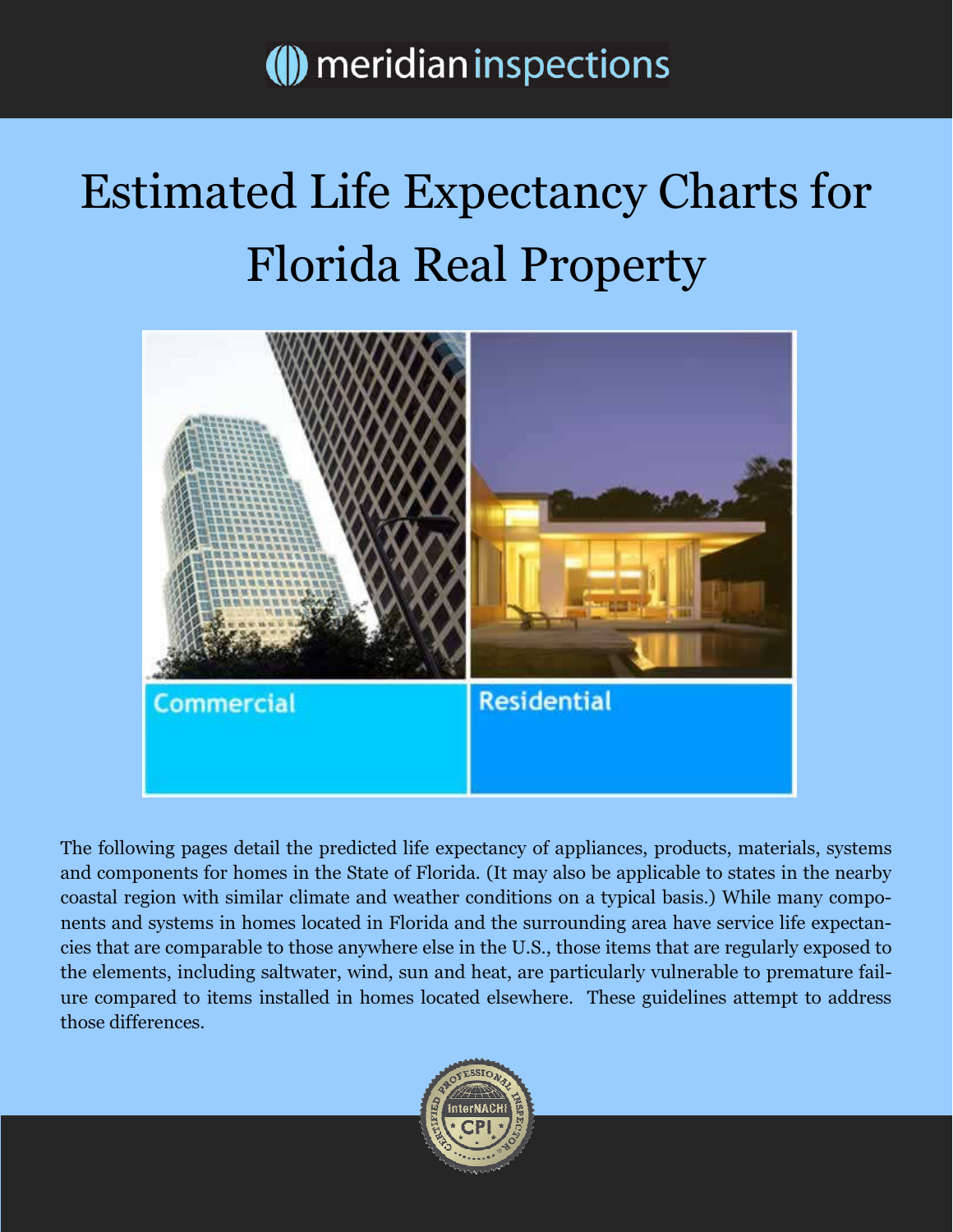## Estimated Life Expectancy Charts

Consumers and inspectors and other professionals advising their clients should note that these life expectancies have been determined through research and testing based on regular recommended maintenance and conditions of normal wear and tear, and not extreme weather (or other) conditions, neglect, over-use or abuse. Therefore, they should be used as guidelines only, and not relied upon as guarantees or warranties.

Surface preparation and paint quality are the most important determinants of a paint's life expectancy. Ultraviolet (UV) rays can shorten life expectancy, especially in coastal regions that experience a lot of sunshine and heat, as well as wind-driven rain. Additionally, conditions of high humidity indoors or outdoors can affect the lifespan of these components, which is why they should be maintained seasonally.

| <b>ADHESIVES, CAULK &amp; PAINTS</b> | <b>YEARS</b> |
|--------------------------------------|--------------|
| Caulking (interior)                  | $5$ to $8$   |
| Caulking (exterior)                  | $1$ to 3     |
| <b>Construction Glue</b>             | $10+$        |
| Paint (exterior)                     |              |
| Paint (interior)                     | 8 to 12      |
| Roofing Adhesives/Cements            | l8+          |
| Sealants                             |              |
| <b>Stains</b>                        | $2$ to $6$   |

Appliance life expectancy depends to a great extent on the use it receives. Furthermore, consumers often replace appliances long before they become worn out due to changes in styling, technology and consumer preferences.

| <b>APPLIANCES</b>                 | <b>YEARS</b> |
|-----------------------------------|--------------|
| Air Conditioner (portable/window) | 5 to 7       |
|                                   |              |
| Compactors (trash)                | 6            |
| Dehumidifier                      | 8            |
| Dishwasher                        | 9            |
| Disposal (food waste)             | 12           |
| Dryer Vent (plastic)              | 5            |
| Dryer Vent (steel)                | 20           |
| Dryer (clothes)                   | 13           |
| <b>Exhaust Fans</b>               | 10           |
| Freezer                           | 10 to 20     |
| Gas Oven                          | 10 to 18     |
| <b>Hand Dryer</b>                 | 10 to 12     |
| Humidifier (portable)             |              |
| Microwave Oven                    | 9            |
| Range/Oven Hood                   | 14           |
| <b>Electric Range</b>             | 13 to 15     |
| <b>Gas Range</b>                  | 15 to 17     |
| Refrigerator                      | 9 to 13      |
| <b>Swamp Cooler</b>               | 5 to 15      |
| <b>Washing Machine</b>            | 5 to 15      |
| Whole-House Vacuum System         | 20           |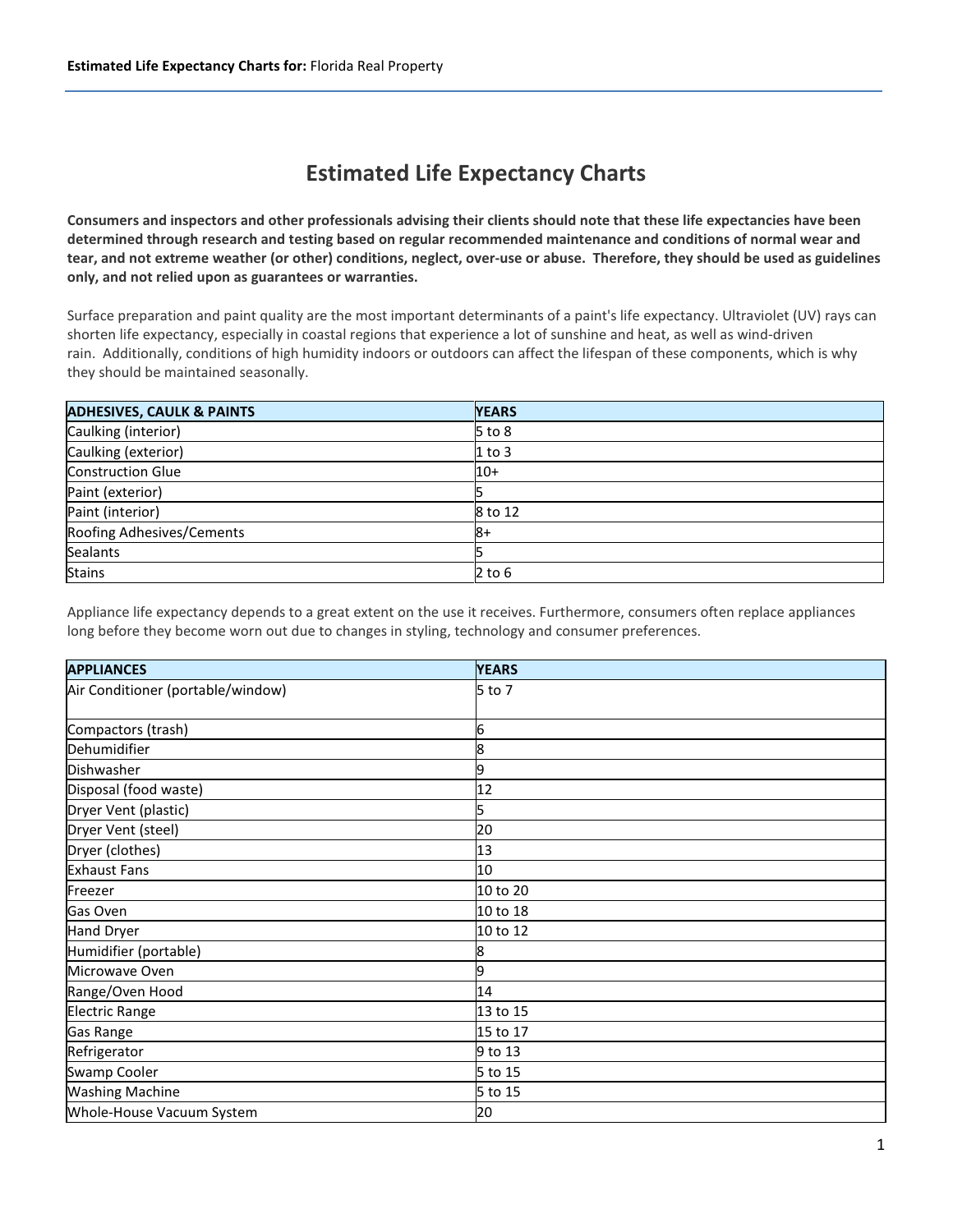Modern kitchens are larger and more elaborate, and together with the family room, modern kitchens now form the "great room."

| <b>CABINETRY &amp; STORAGE</b>     | <b>YEARS</b> |
|------------------------------------|--------------|
| <b>Bathroom Cabinets</b>           | <b>50+</b>   |
| Closet Shelves                     | $100+$       |
| Entertainment Center/Home Office   | 10           |
| Garage/Laundry Cabinets            | $70+$        |
| Kitchen Cabinets                   | 150          |
| Medicine Cabinet                   | $25+$        |
| Modular (stock manufacturing-type) | 50           |

Walls and ceilings last the full lifespan of the home.

| <b>CEILINGS &amp; WALLS</b>    | <b>YEARS</b>                                   |
|--------------------------------|------------------------------------------------|
| <b>Acoustical Tile Ceiling</b> | 40+ (older than 25 years may contain asbestos) |
| Ceramic Tile                   | 70+                                            |
| Concrete                       | $75+$                                          |
| Gypsum                         | 75                                             |
| <b>Wood Paneling</b>           | 20 to 50                                       |
| <b>Suspended Ceiling</b>       | $125+$                                         |

Natural stone countertops, which are less expensive than they were just a few years ago, are becoming more popular, and one can expect them to last a lifetime. Cultured marble countertops have a shorter life expectancy, however.

| <b>COUNTERTOPS</b>     | <b>YEARS</b> |
|------------------------|--------------|
| Concrete               | 150          |
| <b>Cultured Marble</b> | 20           |
| <b>Natural Stone</b>   | $100+$       |
| Laminate               | 20 to 30     |
| Resin                  | 10+          |
| Tile                   | $100+$       |
| Wood                   | $100+$       |

Decks are exposed to a wide range of conditions in different climates, from wind and hail in some areas, to relatively consistent, dry weather in others. See FASTENERS & STEEL section for fasteners.

| <b>DECKS</b>           | <b>YEARS</b>   |
|------------------------|----------------|
| <b>Deck Planks</b>     | 10             |
| Composite              | 8 to 15        |
| <b>Structural Wood</b> | <b>5 to 20</b> |

Exterior fiberglass, steel and wood doors will last as long as the house, while vinyl and screen doors have a shorter life expectancy. The gaskets/weatherstripping of exterior doors may have to be replaced every 5 to 8 years.

| <b>DOORS</b>                | <b>YEARS</b> |
|-----------------------------|--------------|
| Closet (interior)           | $100+$       |
| Fiberglass (exterior)       | $100+$       |
| Fire-Rated Steel (exterior) | $100+$       |
| French (interior)           | 30 to 50     |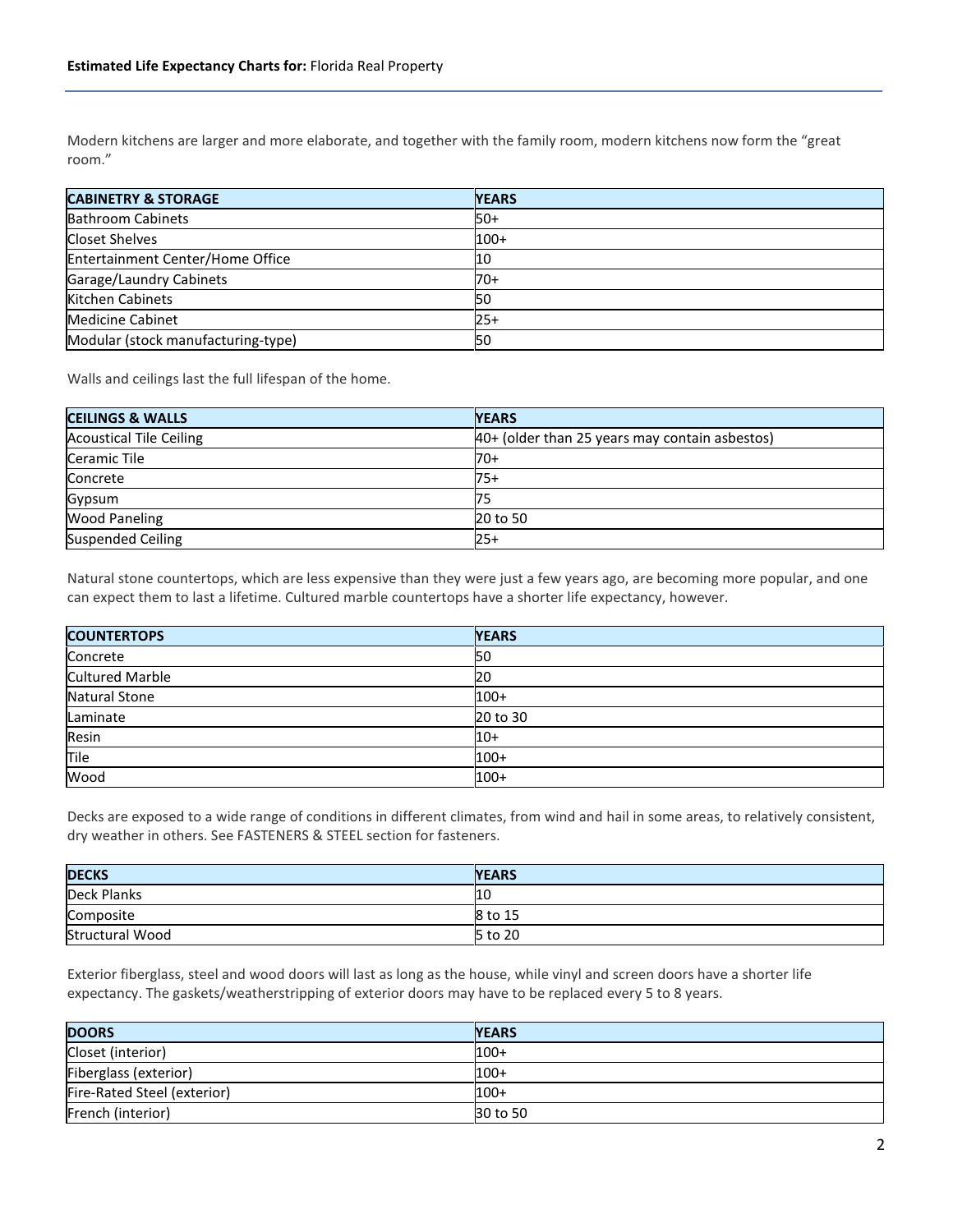## Estimated Life Expectancy Charts for: Florida Real Property

| Screen (exterior)              | 10                                             |
|--------------------------------|------------------------------------------------|
| Sliding Glass/Patio (exterior) | 10 (for roller wheel/track repair/replacement) |
| Vinyl (exterior)               | 10                                             |
| Wood (exterior)                | l30+                                           |
| Wood (hollow-core interior)    | 20 to 30                                       |
| Wood (solid-core interior)     | 30 to 100+                                     |

Copper-plated wiring, copper-clad aluminum, and bare copper wiring are expected to last a lifetime, whereas electrical accessories and lighting controls, such as dimmer switches, may need to be replaced after 10 years. GFCIs could last 30 years, but much less if tripped regularly. Remember that faulty, damaged or overloaded electrical circuits or equipment are the leading cause of house fires, so they should be inspected regularly and repaired or updated as needed.

| <b>ELECTRICAL</b>                         | <b>YEARS</b>            |
|-------------------------------------------|-------------------------|
| Accessories                               | $10+$                   |
| Arc-Fault Circuit Interrupters (AFCIs)    | 30                      |
| <b>Bare Copper</b>                        | $100+$                  |
| Bulbs (compact fluorescent)               | 8,000 to 10,000+ hours  |
| Bulbs (halogen)                           | 4,000 to 8,000+ hours   |
| Bulbs (incandescent)                      | 1,000 to 2,000+ hours   |
| Bulbs (LED)                               | 30,000 to 50,000+ hours |
| Copper-Clad Aluminum                      | $100+$                  |
| Copper-Plated                             | $100+$                  |
| <b>Fixtures</b>                           | 40                      |
| Ground-Fault Circuit Interrupters (GFCIs) | up to 30                |
| Lighting Controls                         | $30+$                   |
| Residential Propane Backup Generator      | 12                      |
| Service Panel                             | 60                      |
| Solar Panels                              | 20 to 30                |
| Solar System Batteries                    | 3 to 12                 |
| <b>Wind Turbine Generator</b>             | 20                      |

Floor and roof trusses and laminated strand lumber are durable household components, and engineered trim may last 30 years.

| <b>ENGINEERED LUMBER</b> | <b>YEARS</b> |
|--------------------------|--------------|
| <b>Engineered Joists</b> | $80+$        |
| Laminated Strand Lumber  | $100+$       |
| Laminated Veneer Lumber  | -80          |
| <b>Trusses</b>           | $100+$       |

Fastener manufacturers do not give lifespans for their products because they vary too much based on where the fasteners are installed in a home, the materials in which they're installed, and the local climate and environment. However, inspectors can use the guidelines below for humid and coastal environments to make educated judgments about the materials they inspect.

| <b>FASTENERS, CONNECTORS &amp; STEEL</b> | <b>YEARS</b> |
|------------------------------------------|--------------|
| Adjustable Steel Columns                 | $50+$        |
| Fasteners (bright)                       | 25 to 40     |
| Fasteners (copper)                       | 50 to 65     |
| Fasteners (electro-galvanized)           | 10 to 30     |
| Fasteners (hot-dipped galvanized)        | 15 to 60     |
| Fasteners (stainless)                    | 100          |
| <b>Steel Beams</b>                       | 50 to 100+   |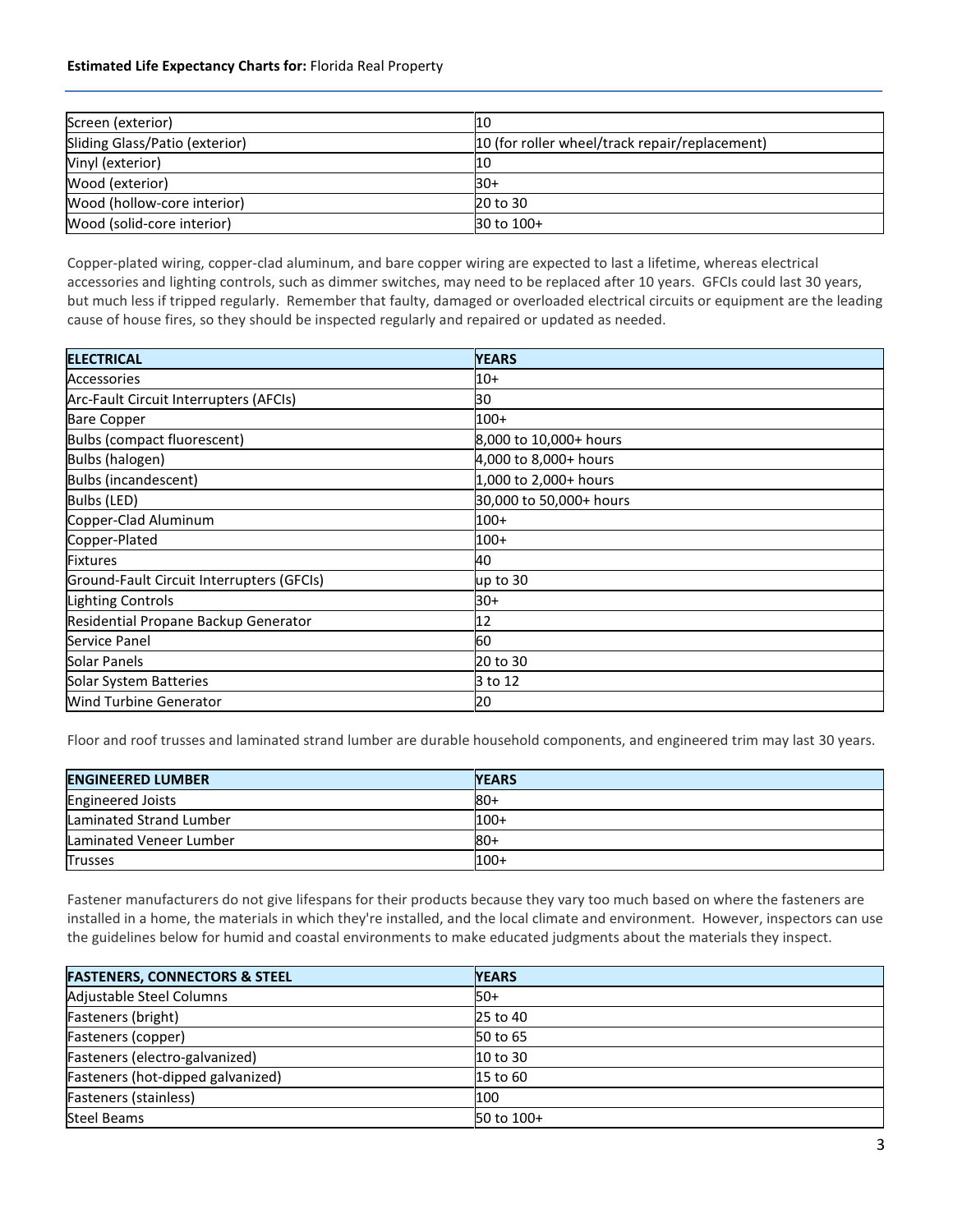| Steel<br>Columns<br>. | $100+$  |
|-----------------------|---------|
| Steel I               | $- -$   |
| `Plates               | . U J J |

Flooring life is dependent on maintenance and the amount of foot traffic the floor endures.

| <b>FLOORING</b>            | <b>YEARS</b> |
|----------------------------|--------------|
| All Wood Floors            | $100+$       |
| Bamboo                     | $100+$       |
| <b>Brick Pavers</b>        | $100+$       |
| Carpet                     | 8 to 10      |
| Concrete                   | $50+$        |
| <b>Engineered Wood</b>     | $50+$        |
| <b>Exotic Wood</b>         | $100+$       |
| Granite                    | $100+$       |
| Laminate                   | 15 to 25     |
| Linoleum                   | 25           |
| Marble                     | $100+$       |
| <b>Other Domestic Wood</b> | $100+$       |
| Slate                      | 100          |
| Terrazzo                   | $75+$        |
| Tile                       | 75 to 100    |
| Vinyl                      | 25           |

Concrete and poured-block footings and foundations will last a lifetime, assuming they were properly built. Waterproofing with bituminous coating lasts 10 years, but if it cracks, it is immediately damaged.

| <b>FOUNDATIONS</b>                       | <b>YEARS</b> |
|------------------------------------------|--------------|
| <b>Baseboard Waterproofing System</b>    | 30           |
| Bituminous-Coating Waterproofing         |              |
| Concrete Block                           | $75+$        |
| Insulated Concrete Forms (ICFs)          | 180          |
| Post and Pier                            | 15 to 45     |
| Post and Tensioned Slab on Grade         | $80+$        |
| Poured-Concrete Footings and Foundation  | $80+$        |
| Slab on Grade (concrete)                 | 75           |
| <b>Wood Foundation</b>                   | 5 to 20      |
| Permanent Wood Foundation (PWF; treated) | 50 to 75     |

Framing and structural systems have extended longevities; poured-concrete systems, timber frame houses and structural insulated panels will all last a lifetime.

| <b>FRAMING</b>                     | <b>YEARS</b> |
|------------------------------------|--------------|
| Log                                | $75+$        |
| Poured-Concrete Systems            | <b>80+</b>   |
| Steel                              | $75+$        |
| Structural Insulated Panels (SIPs) | $75+$        |
| Timber Frame                       | <b>80+</b>   |

The quality and frequency of use will affect the longevity of garage doors and openers.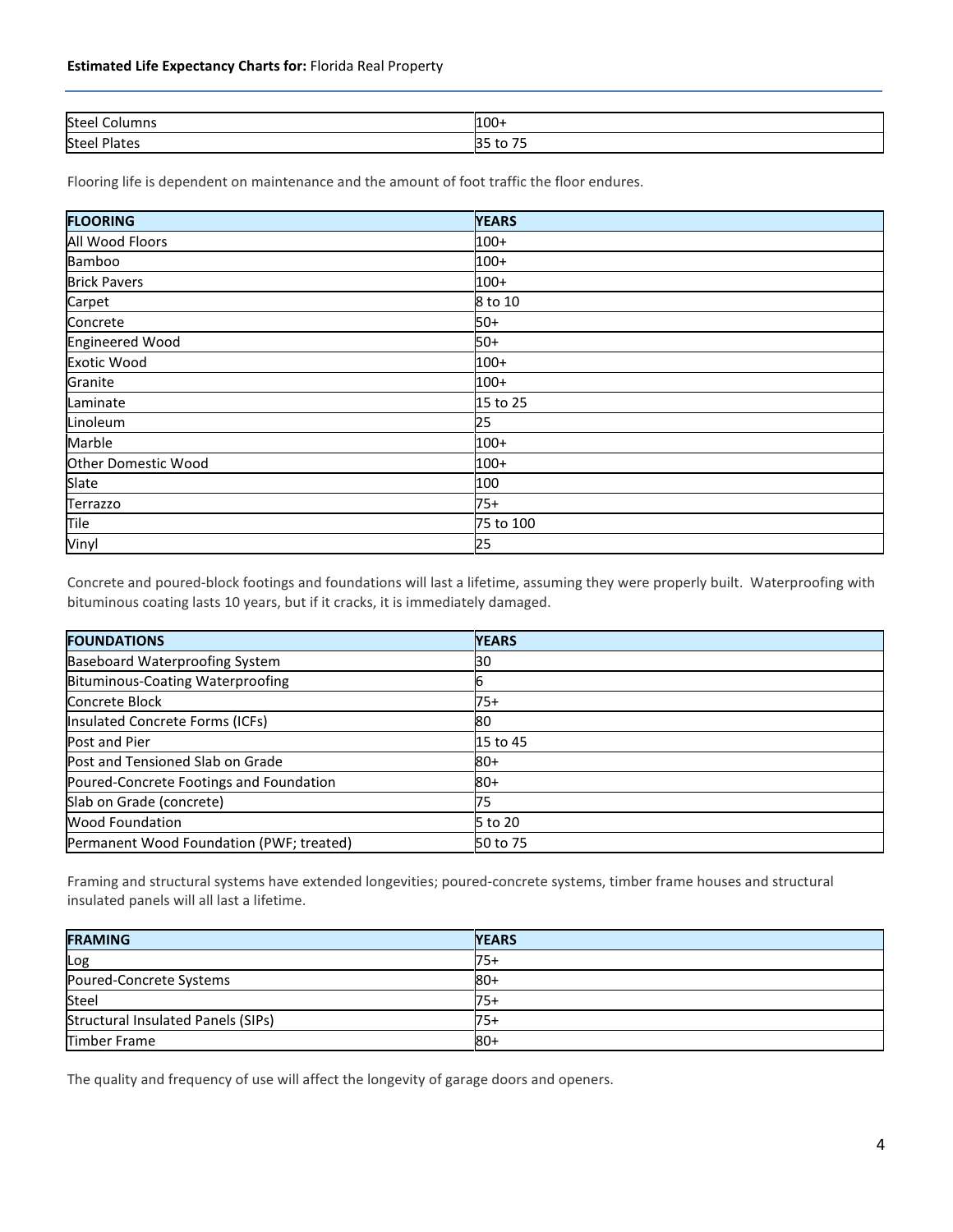| <b>GARAGES</b>      | <b>YEARS</b> |
|---------------------|--------------|
| Garage Doors        | 10 to 30     |
| Garage Door Openers | 10 to 15     |

Home technology systems have diverse life expectancies and may have to be upgraded due to evolution in technology.

| <b>HOME TECHNOLOGY</b>        | <b>YEARS</b> |
|-------------------------------|--------------|
| Built-In Audio                | 20           |
| Carbon Monoxide Detectors*    |              |
| Door Bells                    | 35           |
| Home Automation System        | 5 to 50      |
| <b>Intercoms</b>              | 120          |
| <b>Security System</b>        | 5 to 20      |
| Smoke/Heat Detectors*         | less than 10 |
| <b>Wireless Home Networks</b> | $5$ to ?     |

\* Batteries should be changed at least annually.

Thermostats may last 35 years but they are usually replaced before they fail due to technological improvements.

| <b>HVAC</b>                                | <b>YEARS</b>                                   |
|--------------------------------------------|------------------------------------------------|
| Air Conditioner (central)                  | 5 to 12                                        |
| Air Exchanger                              | 15                                             |
| <b>Attic Fan</b>                           | 15 to 25                                       |
| <b>Boiler</b>                              | 40 (if installed)                              |
| <b>Burner</b>                              | $10+$                                          |
| <b>Ceiling Fan</b>                         | $5$ to 10                                      |
| Condenser                                  | 5 to 7 (for coastal areas, or 15 to 20 inland) |
| Dampers                                    | $20+$                                          |
| Dehumidifier                               | 8                                              |
| Diffusers, Grilles and Registers           | 25                                             |
| Ducting                                    | 60 to 100                                      |
| <b>Electric Radiant Heating</b>            | 40                                             |
| <b>Evaporator Cooler</b>                   | 15 to 25                                       |
| Furnace                                    | 15 to 25 (if installed)                        |
| Gas Fireplace                              | 15 to 25                                       |
| <b>Handler Coil</b>                        | $1$ to $3$                                     |
| <b>Heat Exchanger</b>                      | 10 to 15                                       |
| <b>Heat Pump</b>                           | 10 to 15                                       |
| Heat-Recovery Ventilator                   | 20                                             |
| <b>Hot-Water and Steam-Radiant Boilers</b> | 40                                             |
| Humidifiers                                | 12                                             |
| Induction and Fan-Coil Units               | 10 to 15                                       |
| Chimney Cap (concrete)                     | $50+$                                          |
| Chimney Cap (metal)                        | 8 to 10                                        |
| Chimney Cap (mortar)                       | $10+$                                          |
| Chimney Flue Tile                          | $20+$                                          |
| Thermostats                                | 35                                             |
| Ventilator                                 | 7                                              |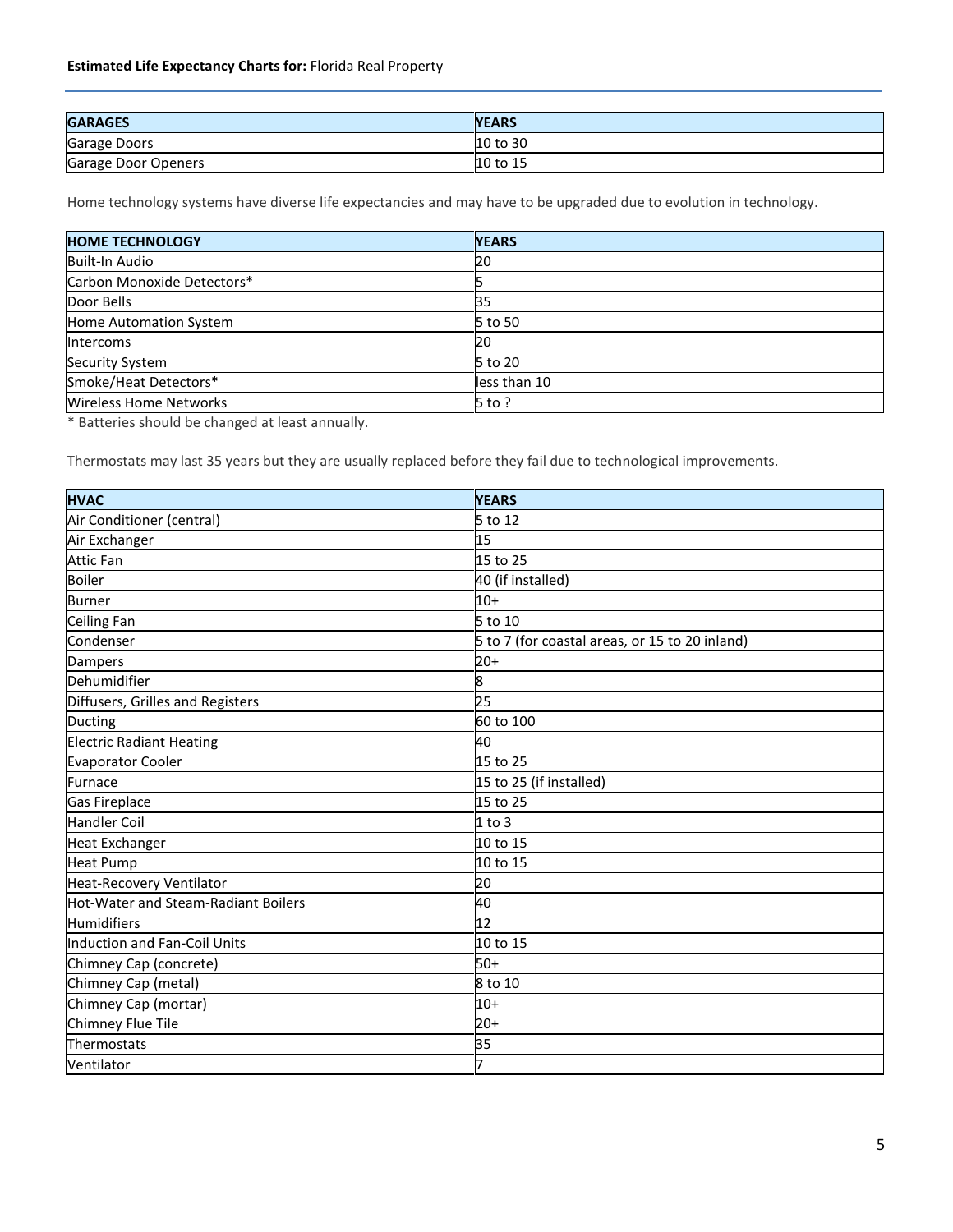As long as they are not punctured, cut or burned, and are kept dry and away from UV rays, cellulose, fiberglass and foam insulation materials will last a lifetime. This is true regardless of whether they were installed as loose-fill, housewrap or batts/rolls.

| <b>INSULATION &amp; INFILTRATION BARRIERS</b> | <b>YEARS</b> |
|-----------------------------------------------|--------------|
| Batts/Rolls                                   | $100+$       |
| Black Paper (felt paper)                      | 15 to 30     |
| Cellulose                                     | $100+$       |
| Fiberglass                                    | $100+$       |
| Foamboard                                     | $100+$       |
| Housewrap                                     | $80+$        |
| Liquid-Applied Membrane                       | 50           |
| Loose-Fill                                    | $100+$       |
| Rock Wool                                     | $100+$       |
| Wrap Tape                                     | $80+$        |

Masonry is one of the most enduring household components. Fireplaces, chimneys and brick veneers can last the lifetime of the home.

| <b>MASONRY &amp; CONCRETE</b>           | <b>YEARS</b> |
|-----------------------------------------|--------------|
| <b>Brick</b>                            | $75+$        |
| Insulated Concrete Forms (hybrid block) | 75+          |
| Concrete Masonry Units (CMUs)           | 75+          |
| Man-Made Stone                          | 15           |
| <b>Masonry Sealant</b>                  | 2 to 10      |
| Stone                                   | $75+$        |
| Stucco/EIFS                             | $25+$        |
| Veneer                                  | 75+          |

Custom millwork and stair parts will last a lifetime and are typically only upgraded for aesthetic reasons.

| <b>MOLDING, MILLWORK &amp; TRIM</b> | <b>YEARS</b> |
|-------------------------------------|--------------|
| Attic Stairs (pull-down)            | <b>1</b> 50  |
| <b>Custom Millwork</b>              | $100+$       |
| Pre-Built Stairs (interior)         | $100+$       |
| Stair Parts (interior)              | $100+$       |
| Stairs (interior)                   | $100+$       |

The lifetime of any interior wood product depends heavily on moisture intrusion.

| <b>PANELS</b>               | <b>YEARS</b> |
|-----------------------------|--------------|
| Flooring Underlayment       | 25           |
| Hardboard                   | 40           |
| Particleboard               | 60           |
| Plywood                     | 100          |
| Softwood                    | 30           |
| Oriented Strand Board (OSB) | 60           |
| <b>Wall Panels</b>          | $100+$       |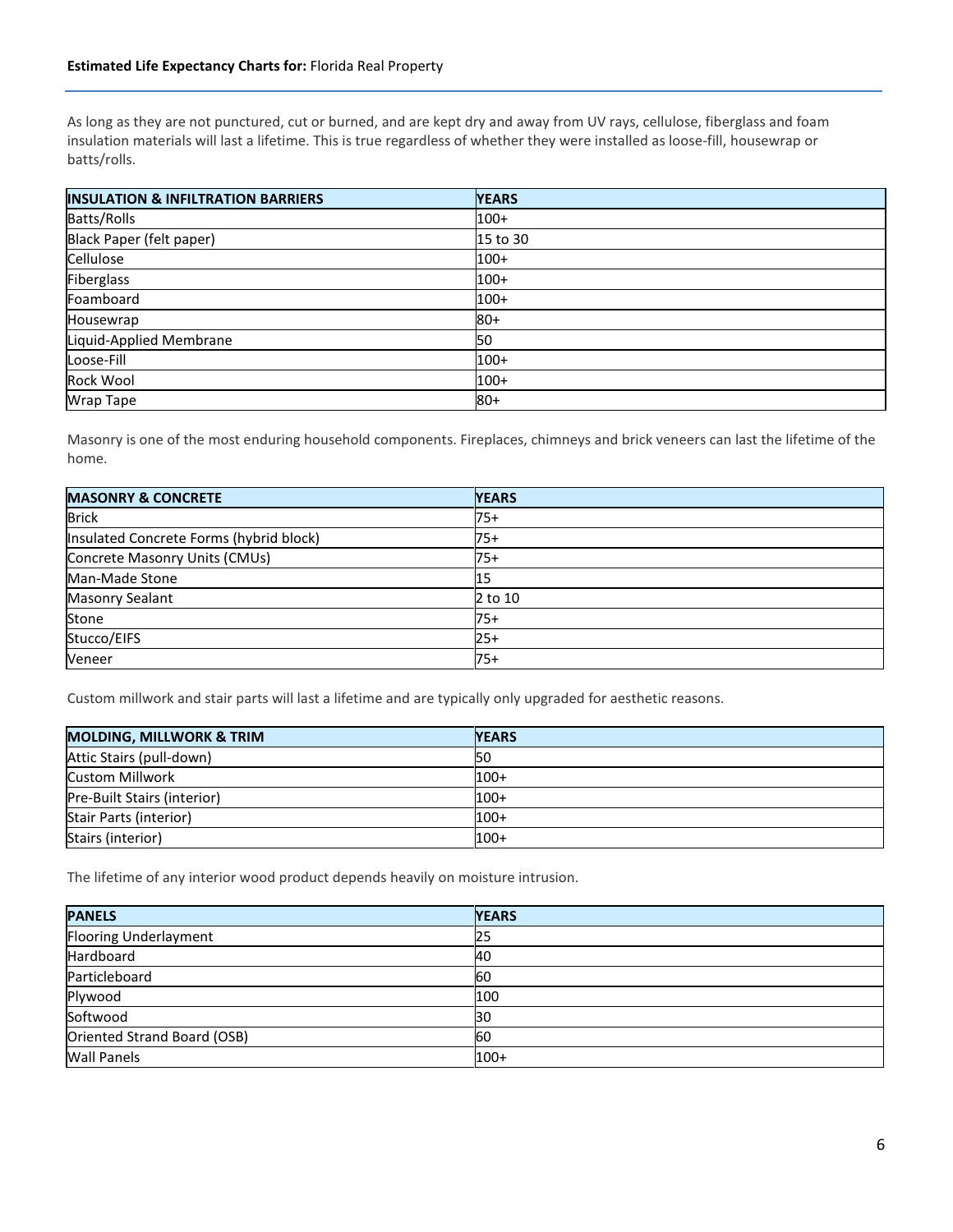The quality of plumbing fixtures varies dramatically. The mineral content of water can shorten the life expectancy of water heaters and clog showerheads. Also, some finishes may require special maintenance with approved cleaning agents per the manufacturers in order to last their expected service lives.

| PLUMBING, FIXTURES & FAUCETS                  | <b>YEARS</b>                                    |
|-----------------------------------------------|-------------------------------------------------|
| <b>ABS and PVC Waste Pipe</b>                 | 50 to 80                                        |
| Accessible/ADA Handles                        | $100+$                                          |
| Acrylic Kitchen Sink                          | 50                                              |
| Cast-Iron Bathtub                             | 100                                             |
| Cast-Iron Waste Pipe (above ground)           | 40                                              |
| Cast-Iron Waste Pipe (below ground)           | 50 to 60                                        |
| Concrete Waste Pipe                           | $100+$                                          |
| Copper Water Lines                            | 70                                              |
| <b>Enameled Steel Kitchen Sink</b>            | 5 to 10                                         |
| Faucets and Spray Hose                        | 15 to 20                                        |
| Fiberglass Bathtub and Shower                 | 20                                              |
| Gas Lines (black steel)                       | 75                                              |
| Gas Lines (flex)                              | 30                                              |
| <b>Hose Bib</b>                               | 20 to 30                                        |
| Instant (on-demand) Water Heater              | 10                                              |
| <b>PEX</b>                                    | 40                                              |
| <b>Plastic Water Lines</b>                    | 75                                              |
| Saunas/Steam Room                             | 15 to 20                                        |
| Sewer Grinder Pump                            | 10                                              |
| Shower Enclosure/Module                       | 50                                              |
| <b>Shower Doors</b>                           | 20                                              |
| Showerheads                                   | 100+ (if not clogged by mineral/other deposits) |
| Soapstone Kitchen Sink                        | $100+$                                          |
| Sump Pump                                     |                                                 |
| <b>Toilet Tank Components</b>                 |                                                 |
| Toilets, Bidets and Urinals                   | 100+ (if not cracked)                           |
| Vent Fan (ceiling)                            | 5 to 10                                         |
| Vessel Sink (stone, glass, porcelain, copper) | 5 to 20+                                        |
| Water Heater (conventional)                   | 6 to 12                                         |
| Water Line (copper)                           | 50                                              |
| Water Line (plastic)                          | 50                                              |
| <b>Well Pump</b>                              | 15                                              |
| <b>Water Softener</b>                         | 20                                              |
| <b>Whirlpool Tub</b>                          | 20 to 50                                        |

Radon systems have but one moving part: the radon fan.

| <b>RADON SYSTEMS</b>                         | <b>YEARS</b> |
|----------------------------------------------|--------------|
| Air Exchanger                                | 15           |
| Barometric Backdraft Damper/Fresh-Air Intake | 20           |
| Caulking                                     | 5 to 10      |
| Labeling                                     | 25           |
| Manometer                                    | 15           |
| Piping                                       | $50+$        |
| Radon Fan                                    | $5$ to $8$   |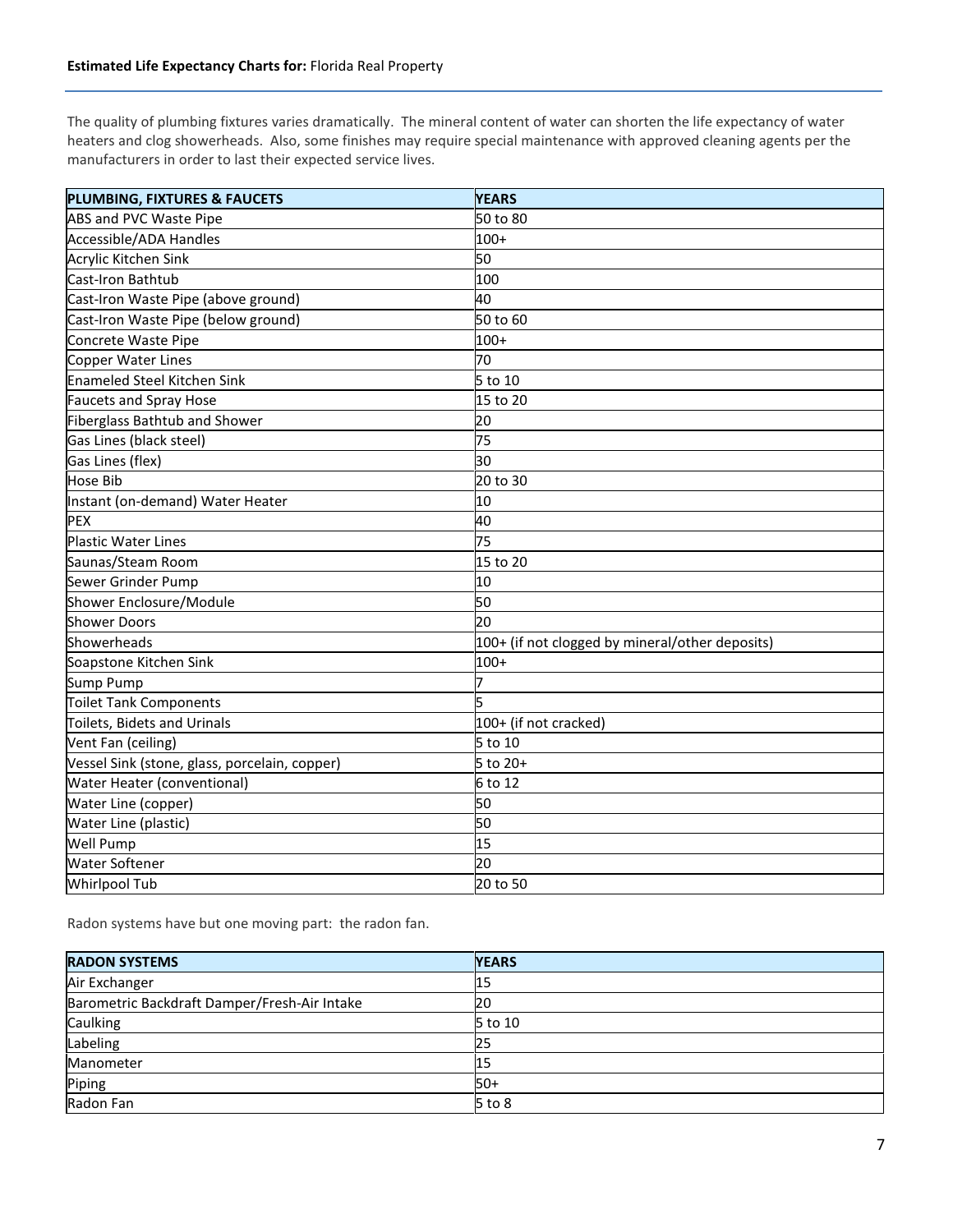The life of a roof depends on local weather conditions, building and design, material quality, and adequate maintenance. Hot climates drastically reduce asphalt shingle life. Roofs in areas that experience severe weather, such as hail, tornadoes and/or hurricanes may also experience a shorter-than-normal lifespan overall or may incur isolated damage that requires repair in order to ensure the service life of the surrounding roofing materials.

| <b>ROOFING</b>                                 | <b>YEARS</b> |
|------------------------------------------------|--------------|
| <b>Aluminum Coating</b>                        | 2 to 6       |
| Asbestos Shakes                                | 30 to 50+    |
| Asphalt Shingles (3-tab)                       | 10 to 12     |
| Asphalt (architectural)                        | 15 to 20     |
| BUR (built-up roofing)                         | 5 to 15      |
| Clay/Concrete                                  | $80 +$       |
| Coal and Tar                                   | 18           |
| Copper                                         | $50+$        |
| EPDM (ethylene propylene diene monomer) Rubber | 10 to 15     |
| <b>Fiber Cement</b>                            | 18           |
| Green (vegetation-covered)                     | 5 to 20      |
| Metal                                          | 17 to 20     |
| <b>Modified Bitumen</b>                        | 10           |
| Simulated Slate                                | 10 to 25     |
| Slate                                          | 50+          |
| <b>TPO</b>                                     | 10 to 12     |
| Wood                                           | 25           |

Outside siding materials typically last a lifetime. Some exterior components may require protection through appropriate paints or sealants, as well as regular maintenance. Also, while well-maintained and undamaged flashing can last a long time, it is their connections that tend to fail, so seasonal inspection and maintenance are strongly recommended.

| <b>SIDINGS, FLASHING &amp; ACCESSORIES</b>      | <b>YEARS</b> |
|-------------------------------------------------|--------------|
| Aluminum Siding                                 | 20 to 35     |
| Aluminum Gutters, Downspouts, Soffit and Fascia | 15 to 35+    |
| Asbestos Shingle                                | 20           |
| <b>Brick</b>                                    | $80+$        |
| Cementitious                                    | 80+          |
| <b>Copper Downspouts</b>                        | 80           |
| Copper Gutters                                  | 40+          |
| <b>Engineered Wood</b>                          | $80+$        |
| <b>Fiber Cement</b>                             | 75+          |
| Galvanized Steel Gutters/Downspouts             | 15           |
| Manufactured Stone                              | 80+          |
| Stone                                           | 80+          |
| Stucco/EIFS                                     | $25+$        |
| Trim                                            | 18           |
| <b>Vinyl Siding</b>                             | 50           |
| <b>Vinyl Gutters and Downspouts</b>             | $20+$        |
| <b>Wood/Exterior Shutters</b>                   | 15           |

Site and landscaping elements have life expectancies that vary dramatically.

| . | <b>LANDSCAPING</b><br><b>SITE</b><br>- 33 | <b>YEARS</b> |
|---|-------------------------------------------|--------------|
|---|-------------------------------------------|--------------|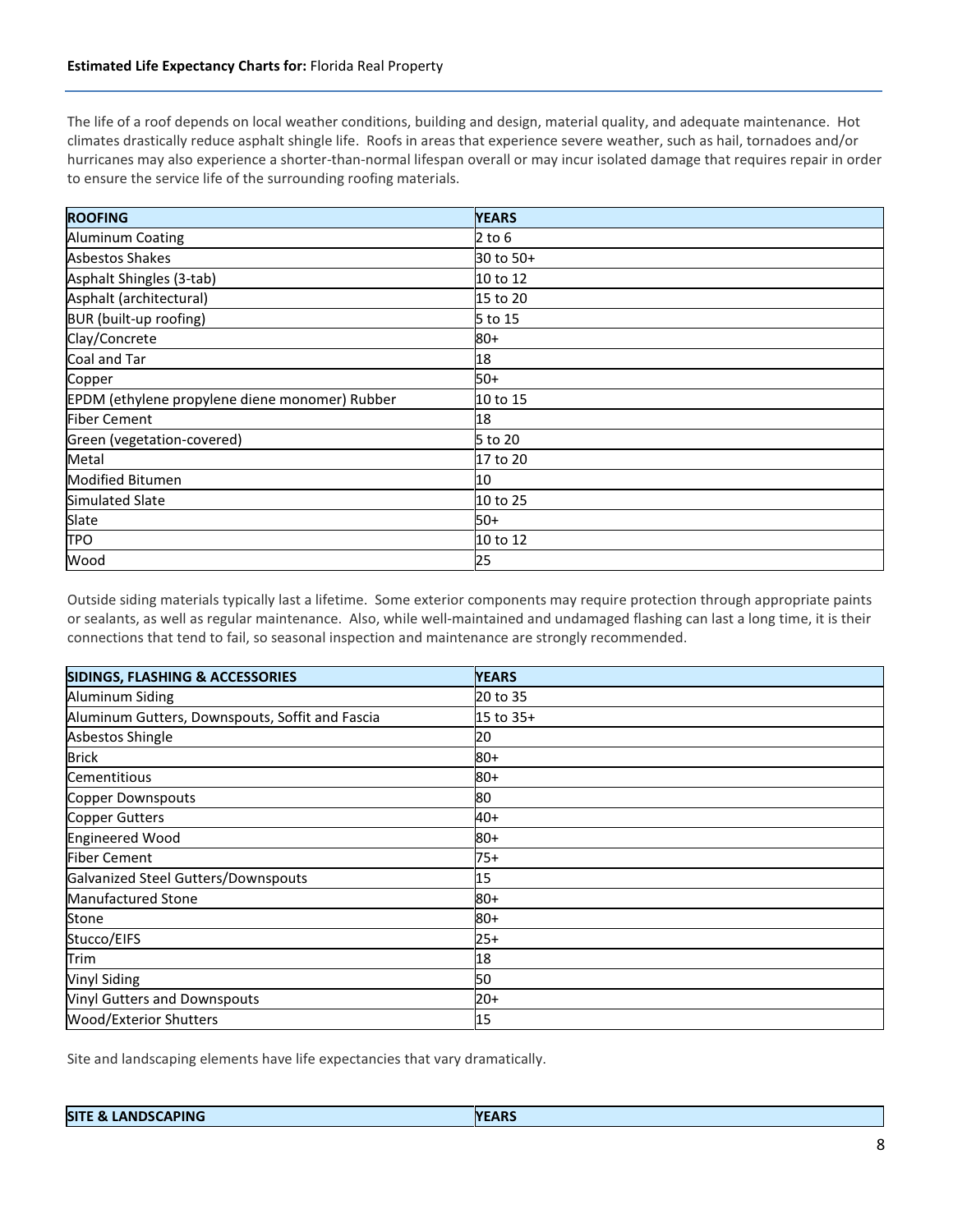| American Red Clay               | $75+$    |
|---------------------------------|----------|
| <b>Asphalt Driveway</b>         | 10 to 15 |
| <b>Brick and Concrete Patio</b> | 8 to 18  |
| Clay Paving                     | $75+$    |
| Concrete Walks                  | $30+$    |
| <b>Controllers</b>              | 12       |
| <b>Gravel Walks</b>             | 4 to 6   |
| Mulch                           | $1$ to 2 |
| <b>Polyvinyl Fencing</b>        | $75+$    |
| Sprinkler Heads                 | 8 to 12  |
| Underground PVC Piping          | 50+      |
| Valves                          | 12 to 15 |
| <b>Wood Chips</b>               | $1$ to 5 |
| <b>Wood Fencing</b>             | 10       |

Swimming pools are comprised of many systems and components, all with varying life expectancies, depending on their exposure to climatic and weather conditions. Also, proper maintenance is key, especially concerning the pool water's chemical balance.

| <b>SWIMMING POOLS</b>           | <b>YEARS</b>                                  |
|---------------------------------|-----------------------------------------------|
| Chlorine Generator (salt water) |                                               |
| Cover                           | 3 to 5                                        |
| Deck Finish (acrylic)           |                                               |
| Diving Board                    | 8 to 10                                       |
| <b>Gas Heater</b>               | 3 to 5                                        |
| Filter (sand)                   | 5 to 10 (sand must be replaced every 3 years) |
| Filter (cartridge)              |                                               |
| Filter Grid (DE)                |                                               |
| <b>Heat Pump</b>                | $5$ to $8$                                    |
| <b>Interior Finish</b>          | 10 to 20                                      |
| Motor*                          | $5$ to $8$                                    |
| Vinyl Liner                     | 8 to 10                                       |
| Pool Lights (fiber optic)       | $3$ to 5                                      |
| Pool Lights (incandescent)      |                                               |
| Pool Lights (LED)               | 5 to 7                                        |
| Pool Water Heater               |                                               |
| <b>PVC Ball Valve</b>           | up to 2                                       |
| Shell (concrete)                | $20+$                                         |
| Shell (fiberglass)              | $20+$                                         |
| Solar Heater                    | 10 to 20                                      |
| <b>Waterline Tile</b>           | $10+$                                         |

\* Replacement motors tend to last half the lifespan of their original counterparts.

Aluminum windows are expected to last between 15 and 20 years, while wooden windows should last nearly 30 years.

| <b>WINDOWS</b>         | <b>YEARS</b> |
|------------------------|--------------|
| Aluminum/Aluminum-Clad | 10 to 15     |
| Double-Pane            | 5 to 15      |
| Skylights              | 5 to 15      |
| Jalousie               | 30 to 40     |
| <b>Window Glazing</b>  | -81          |